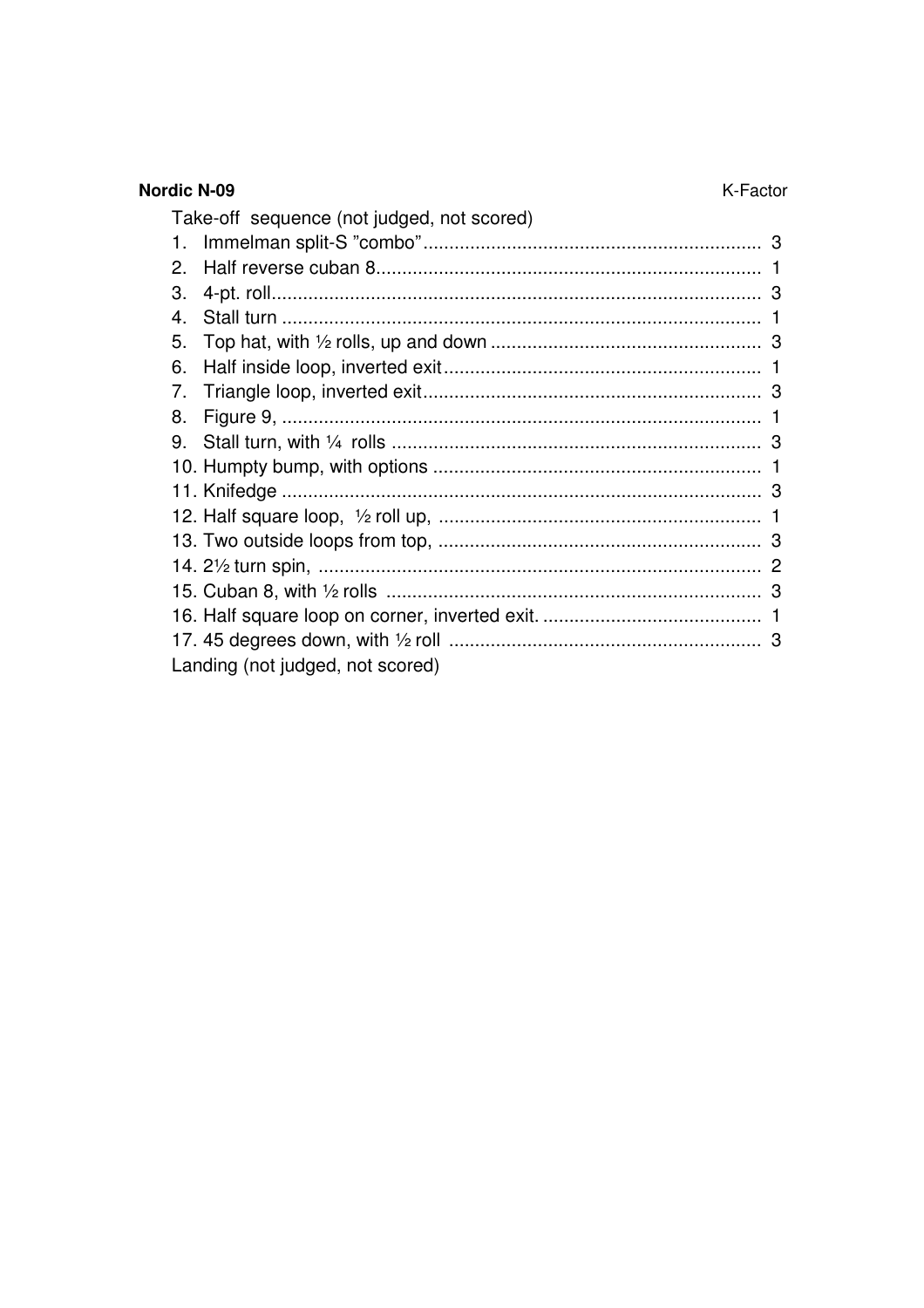# F3A-NORDIC SCHEDULE N-09 (from January 2008)

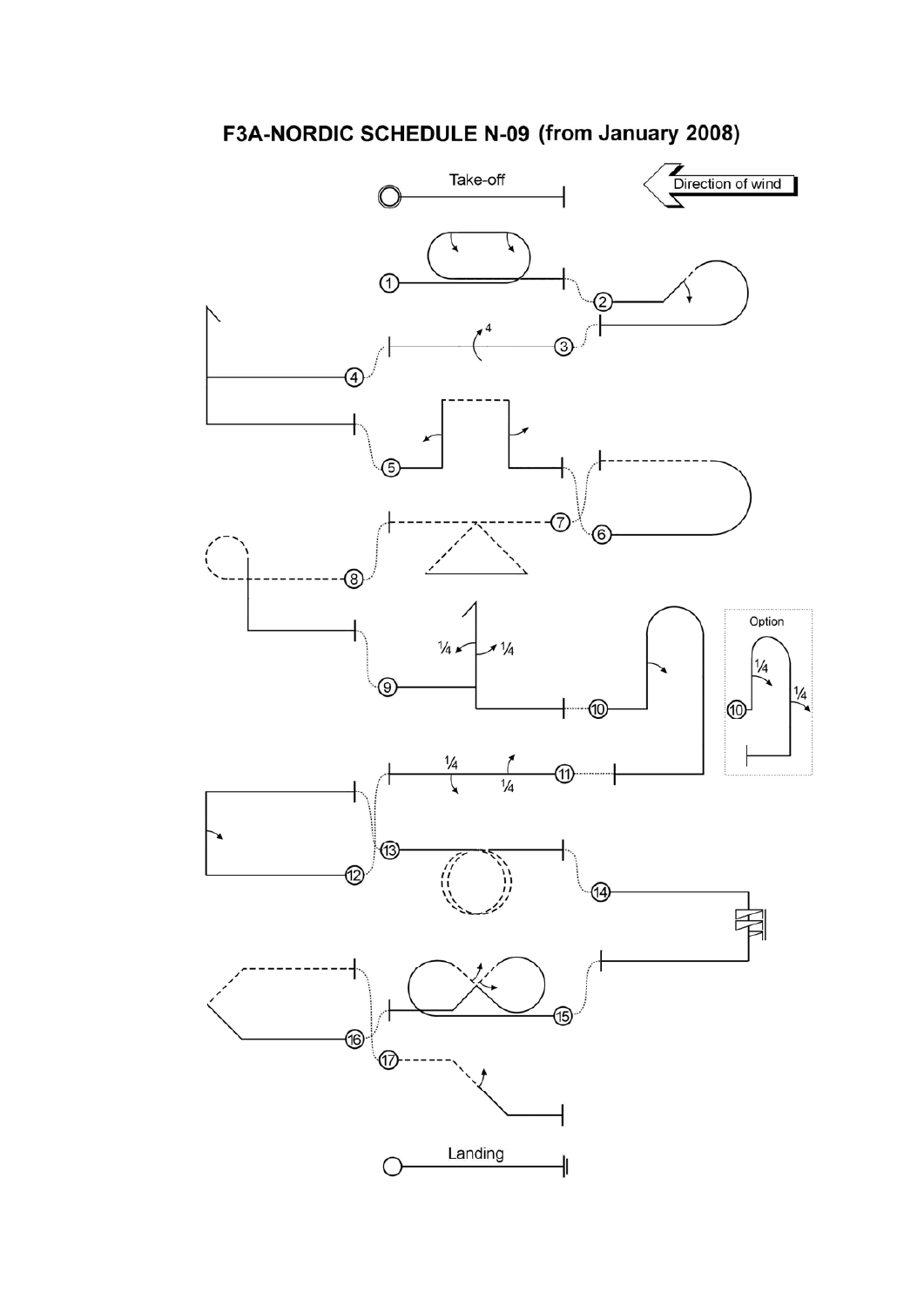# **NORDIC N-09 MANOEUVRE DESCRIPTIONS**

# **NORDIC SCHEDULE N-09 (from January 2008)**

## **Take-of sequence (Not judged, not scored)**

### **N-09.01 Immelmann Split S Combo:**

From upright, make an immelmann turn. From the top make a Split S, to exit upright. Judging notes:

- $\bullet$ The length of the upper horizontal line (including roll) is equal to the diameter of the half loops.
- $\bullet$ The geometric shape is that of a Double Immelmann.

### **N-09.02 Half reverse Cuban eight:**

Pull to a 45 upline, and perform one half roll. Pull through 5/8 of an inside loop, to exit upright.

# **N-09.03 Four point roll:**

From upright, perform a 4-pt. roll.

Judging notes:

 $\bullet$ Pauses between rolls are equal in duration.

#### **N-09.04 Stall turn:**

From upright pull to a vertical upline, followed by a stall turn. Exit upright.

# **N-09.05 Top hat, 1/2 rolls up and down:**

From upright, pull to a vertical upline. Perform a half roll, pull to horizontal flight. Pull to a vertical downline, perform a half roll and pull to exit upright. Judging notes:

 $\bullet$ The geometric shape of the top hat is square.

#### **N-09.06 Half inside side loop, inverted exit:**

From upright, pull to perform a half inside loop to exit inverted. Judging notes:

 $\bullet$ The exit is to be done in the middle line.

#### **N-09.07 Triangle loop, inverted exit:**

From inverted, pull to a 45 degree downline, pull through 135 degrees to upright horizontal flight. Pull through 135 degrees to a 45 degree upline. Pull through 45 degrees to exit inverted.

# **N-09.08 Figure 9:**

From inverted, push to perform 3⁄4 of an outside loop. On the vertical downline pull to exit upright.

#### **N-09.09 Stall turn with 1/4 rolls:**

From upright, pull to a vertical upline, perform a 1/4 roll, followed by a stall turn. On the downline, perform ¼ roll, then pull to exit upright.